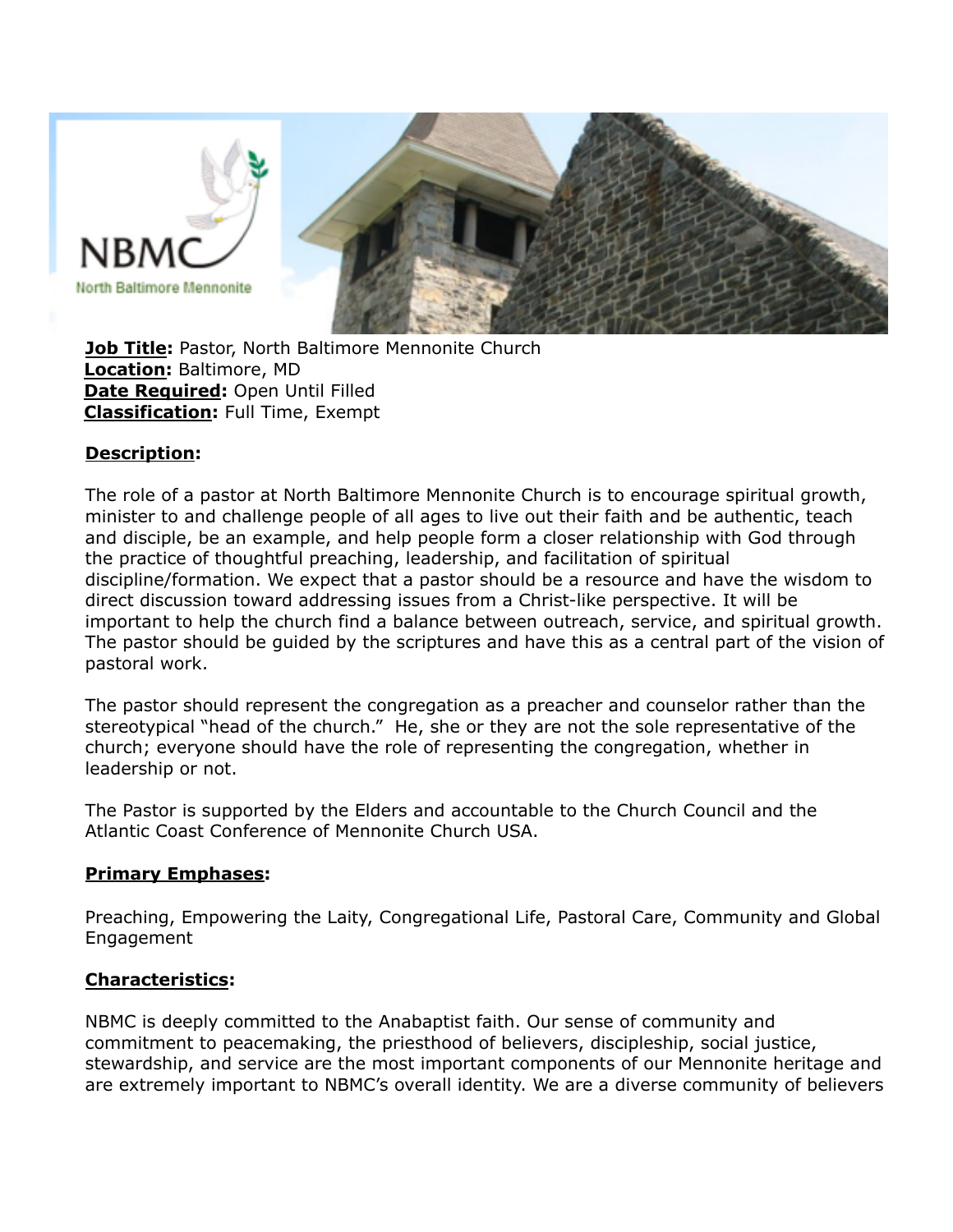who support each other through worship, friendship, singing, a strong small group organization, and regular snacks and meals after worship. Our Anabaptist orientation to the Christian faith draws people to us who were not raised in the Mennonite or even the Christian Church. We value service and try to find a balance between faith and works. We believe in the centrality of Christ and focus on the Gospels.

NBMC seeks a Pastor who is drawn toward these characteristics and who:

- 1. Has/have a maturing faith in Jesus Christ and commitment to the historic Anabaptist (Mennonite) vision (e.g. peacemaking, community building, discipleship).
- 2. Is/are a thoughtful listener that in addition to having his, her or their own vision is able to help the congregation discern vision and be willing to adopt that vision.

We are an inclusive community and all candidates, regardless of age, race, gender, gender identity, sexual orientation, and disability, are encouraged to apply.

# **Qualifications:**

- 1. Skilled preacher. Recognizes the need for a well rounded message from the pulpit (e.g. offering a prophetic voice to society, challenging us to live a daily life of faith, using Scripture as a basis for sharing the Good News of abundant life in Christ, calling to a deeper personal and communal spirituality, and creating the space to wait on the Holy Spirit).
- 2. Willingness to equip and train lay leaders for ministry by modeling the servant leadership of Jesus Christ as well as providing encouragement and support for specific lay-led ministries. Encourages and mentors people who sense a call to pastoral and other forms of ministry.
- 3. Willingness to engage with children and youth.
- 4. Willingness to welcome people from a wide range of church traditions and engage with the community in Baltimore city.
- 5. Ability to manage/supervise/develop systems, programs and personnel within the context of a small urban, lay-led congregation.
- 6. Minimum Education: graduate level training in pastoral ministry (M.A., M.Div., or similar).
- 7. Willingness to pursue the license/ordination process with the Mennonite Church USA and Atlantic Coast Conference (ACC) and become a member of North Baltimore Mennonite Church.

# **Preferences:**

- 1. Prior experience in ministry
- 2. Experience in a variety of ministerial settings (lead pastor experience preferred but not required)
- 3. Experience with equipping and training lay leadership for ministry.
- 4. Experience with leading groups through consensus decision-making processes.
- 5. Commitment to diversity, equity and inclusion at all levels of the church

# **Duties/Responsibilities:**